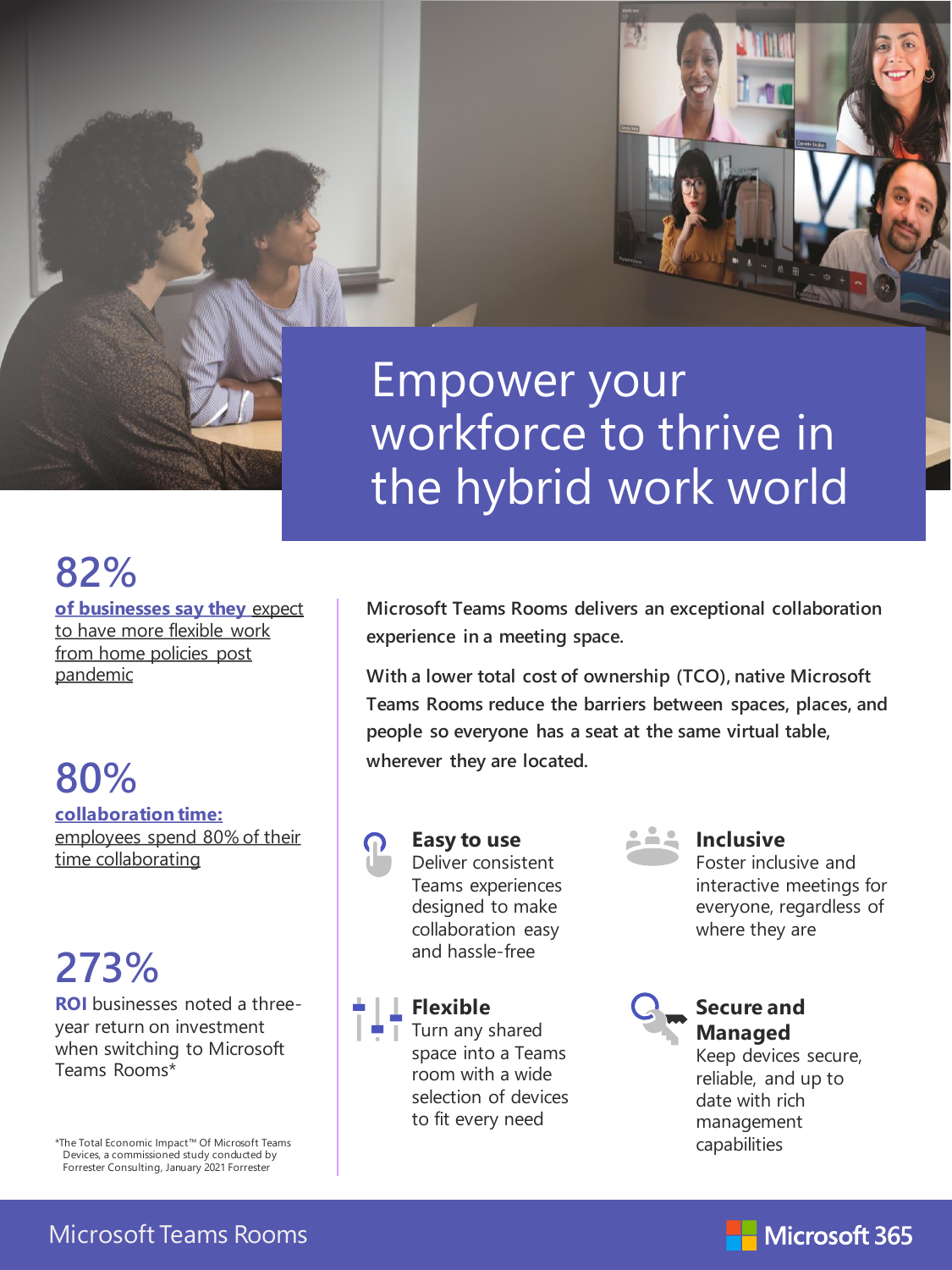# **Microsoft Teams Rooms features and benefits**

#### **Easy to use**

- Adapt easily with native Teams controls that are predictable and simple
- Join in seconds with less devices: one touch join, touch-free with proximity join and voice controls

## **2**

**1**

#### **Inclusive**

- High quality audio and video so everyone feels heard
- Return to work safely: touchless experiences and occupancy controls
- Attributed transcription via intelligent speakers

### **Flexible**

**3**

**4**

- Solutions for any budget and any workspace
- Connect to 3rd party meeting platforms like Zoom and Cisco Webex through Direct Guest Join

### **Secure and Managed**

- Purpose built for shared meeting experiences with privacy in mind
- Enhanced manageability reduces support costs for on-site visits to debug, diagnose, and update peripherals
- Scale and optimize your spaces with greater telemetry and rich reporting



Microsoft Teams powers hybrid work, providing a platform for inclusive and collaborative connections backed by the security of the Microsoft cloud. Premium audio and video capabilities from certified 1st and 3rd party hardware with a native, purpose-built app built specifically for Teams optimizes the meeting experience.